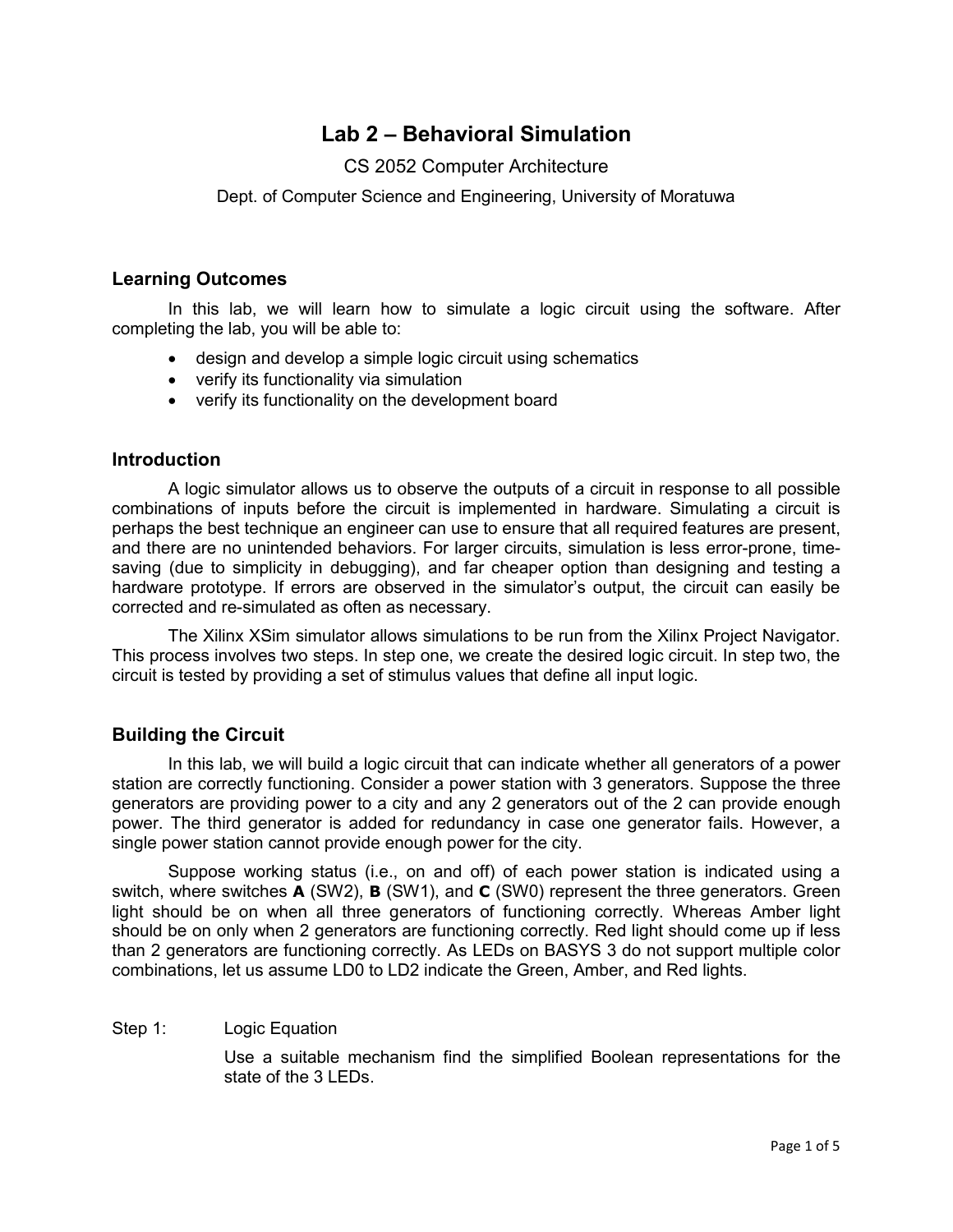Step 2: Building the Circuit

Create a new project in Xilinx Vivado. Name the project as **Lab 2**.

**Tips** Review the steps given in Lab 1, if you do not remember how to perform some of the tasks in building a circuit or what parameters to use.

Create the logic circuit using suitable components. Name the circuit as **Circuit2**.

You may use VHDL operators such as AND, OR, NOT, ( ), etc. You may also use Boolean variables to maintain intermediate values.

Create a Design Constraints File based on **Basys3Labs.xdc** that defines how to connect the switches and LEDs to the correct pins.

Synthesize and make sure there are no errors in your design.

## **Behavioral Simulation Using XSim**

While the task looks relatively simple, you may have already realized corresponding Boolean equations are not much simplified. Therefore, this is a good case to simulate the behavior of the circuit before being implemented on the BASYS 3.

#### Step 1: Generating Simulation File

To add a new or existing source file to a project, click on the **+** button or press **Alt + A** in the **Sources** pane of the **Project Manager** panel.

This will open up the Add Sources wizard dialog box. Select **Add or create simulation sources** and click **Next >** button.

Then in the next dialog box click on the **Create File** button. From the popup select **VHDL** as the **File type** and set **Circuit2Sim** as **File name**. Then click **Ok** button to close the popup, and then click **Finish** button to close the dialog box.

While creating the Simulation file we do not need to indicate the inputs and outputs. Just click **Ok** button. Click **Yes** from the Message box.

You can open the new VHDL file by double-clicking **Circuit2Sim(Behavioral) (Circuit2Sim.vhd)** by expanding **Simulation Sources** under Project Manager – Sources.

## Step 2: Modify Test Bench File

Simulation file is called the Test Bench File. The VHDL test bench has the same structure as any VHDL design source code.

First, we need to indicate the test bench file to use our Circuit2. For that add the following to the test bench file (add it after the line which says architecture Behavioral of Circuit2Sim is):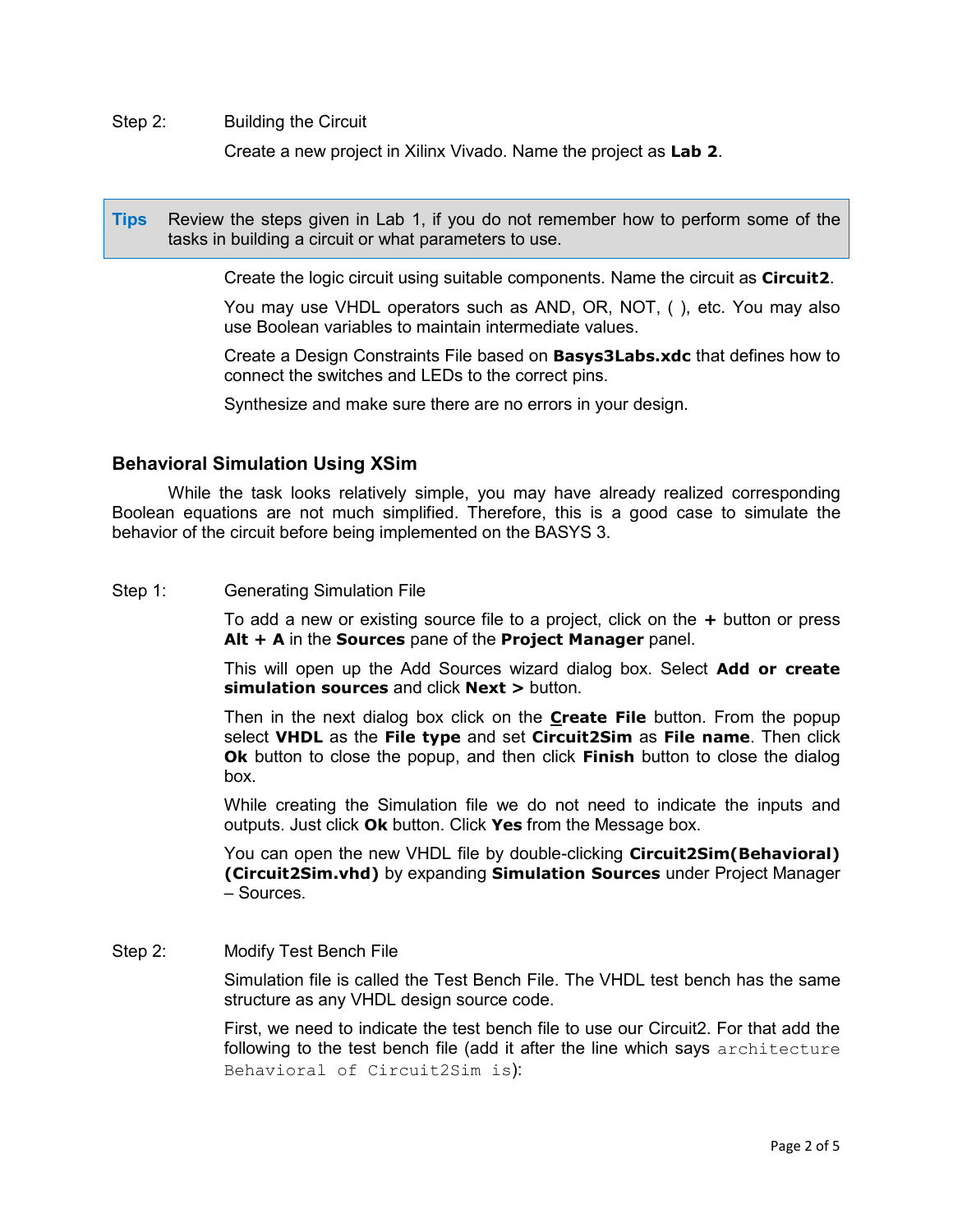```
 COMPONENT Circuit2
   PORT( g0, g1, g2 : IN STD LOGIC;
           q, a, r : OUT STD LOGIC);
 END COMPONENT;
```
Note that the generators (i.e., inputs) are labeled as *g*0, *g*1, and *g*2 and LEDs (i.e., outputs) are labeled as *g*, *a*, and *r*. Instead of these labels, you need to use the appropriate input and output names/labels from your Circuit2. Exact alignment of terms is not needed. It is just added to make it easier to read.

Let us define internal variables with the same name as follows (add after END COMPONENT; line):

```
SIGNAL g0, g1, g2 : std logic;
SIGNAL g, a, r : std logic;
```
Then we need to map the inputs and outputs used in our simulation to input and output ports on Circuit2. For that add the following lines after the  $begin{bmatrix} \n\text{begin} b\end{bmatrix}$  keyword:

```
 UUT: Circuit2 PORT MAP(
              g0 \implies g0,
              g1 \implies g1,
              g2 \implies g2,
              g \Rightarrow g,
              a \Rightarrow a,
              r \Rightarrow r );
```
UUT stands for unit under test.

During the simulation, we can simulate a specific set of input combinations and observe the corresponding output. However, as we have only 3 inputs, it will result in only 8 possible input combinations. Therefore, let us simulate and observe the outputs for all possible input combinations (in later labs may be asked to simulate only a subset of the input combinations to test your circuit).

Add the following to the test bench file after defining UUT:

```
 process
 begin
     g0 \leq 10'; - set initial values
      q1 \leq 0';
     q2 \leq 10';
      WAIT FOR 100 ns; -- after 100 ns change inputs
      g2 \leq 1';
     WAIT FOR 100 ns; --change again
      g1 \le '1';
     g2 \leq 0';
     WAIT FOR 100 ns; --change again
     q2 \leq 11;
     WAIT FOR 100 ns; --change again
      q0 \leq 1'1;
      q1 \leq 10';
      g2 \leq 0';
```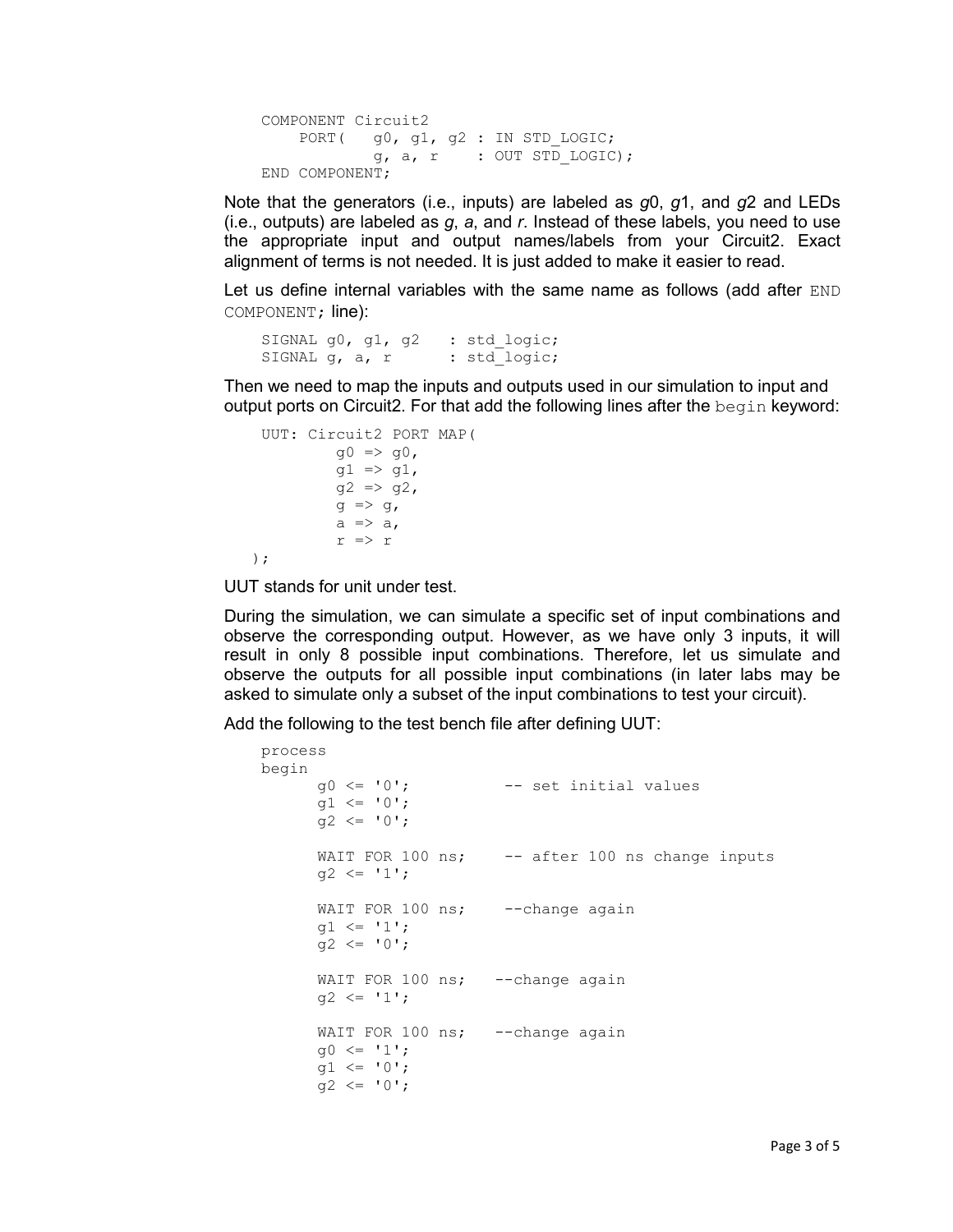```
WAIT FOR 100 ns; --change again
      g2 \leq 11;
      WAIT FOR 100 ns; --change again
      q1 \leq 1'1;
      q2 \leq 0';
      WAIT FOR 100 ns; -- change again
    q2 \leq 1'1;
    WAIT; -- will wait forever
 end process;
```
Save the file.

## Step 4: Simulating Circuit

Click on **Run Simulation** under SIMULATION in Flow Navigator. After a few seconds Vivado will open up a window similar to Fig. 1.



Figure 1 – XSim window.

XSim window has four components:

- 1. Source Files panel use to select source files to be viewed
- 2. Objects panel use to add different signals to the simulation
- 3. Simulation panel use to observe the state of signals
- 4. Console panel accept commands from the user

Use the Zoom buttons on the toolbar (especially **Zoom to Full View** button) to zoom the timing diagram. XSim by default simulates the circuit in 1 ps intervals. Hence, zooming is essential to see the changes in inputs and outputs clearly. You may also use **Go To Time 0** and **Go to Latest Time** buttons to navigate